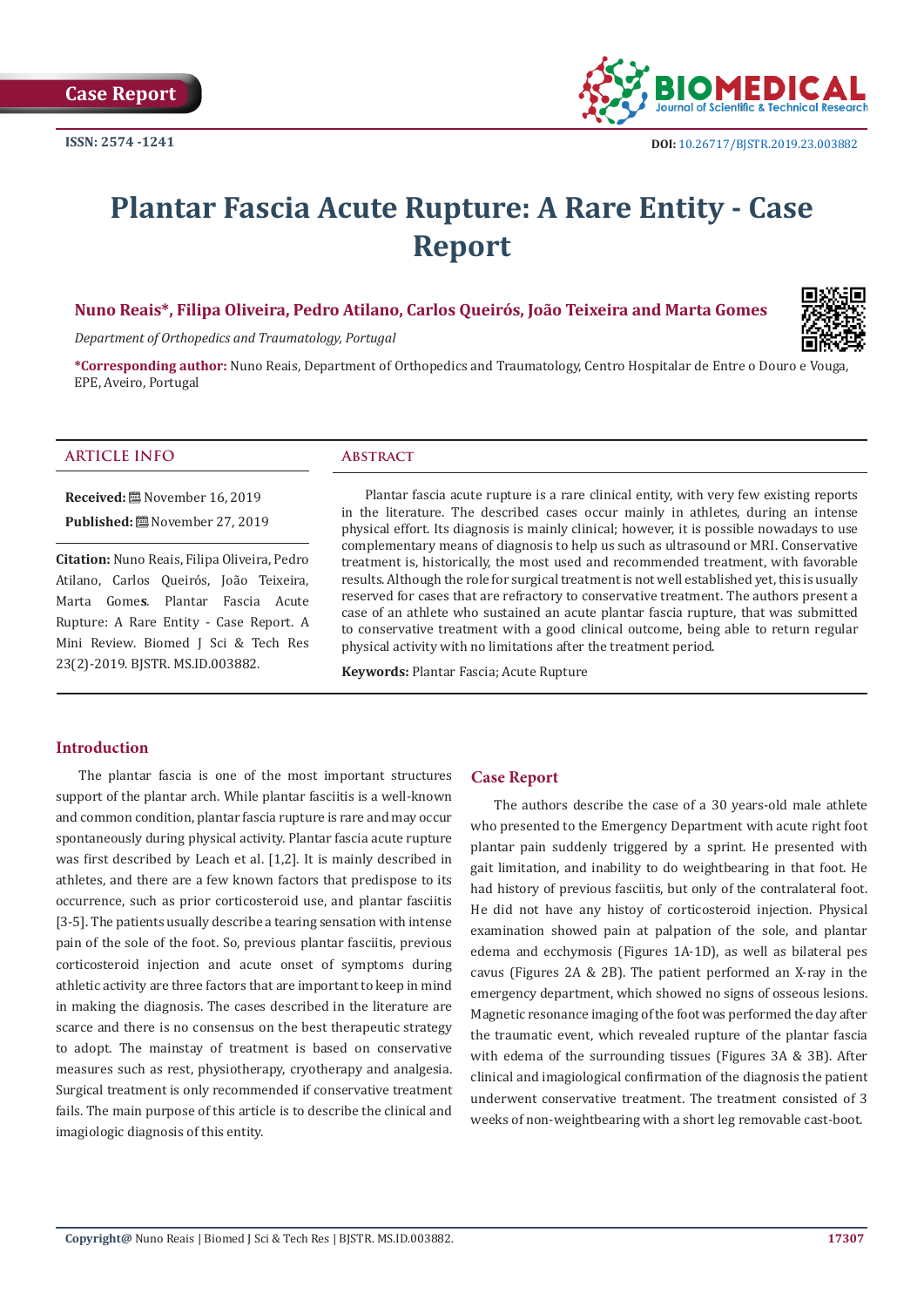

Figures 1A-1D: In the ER the patient presented with pain, plantar edema and equimosis.

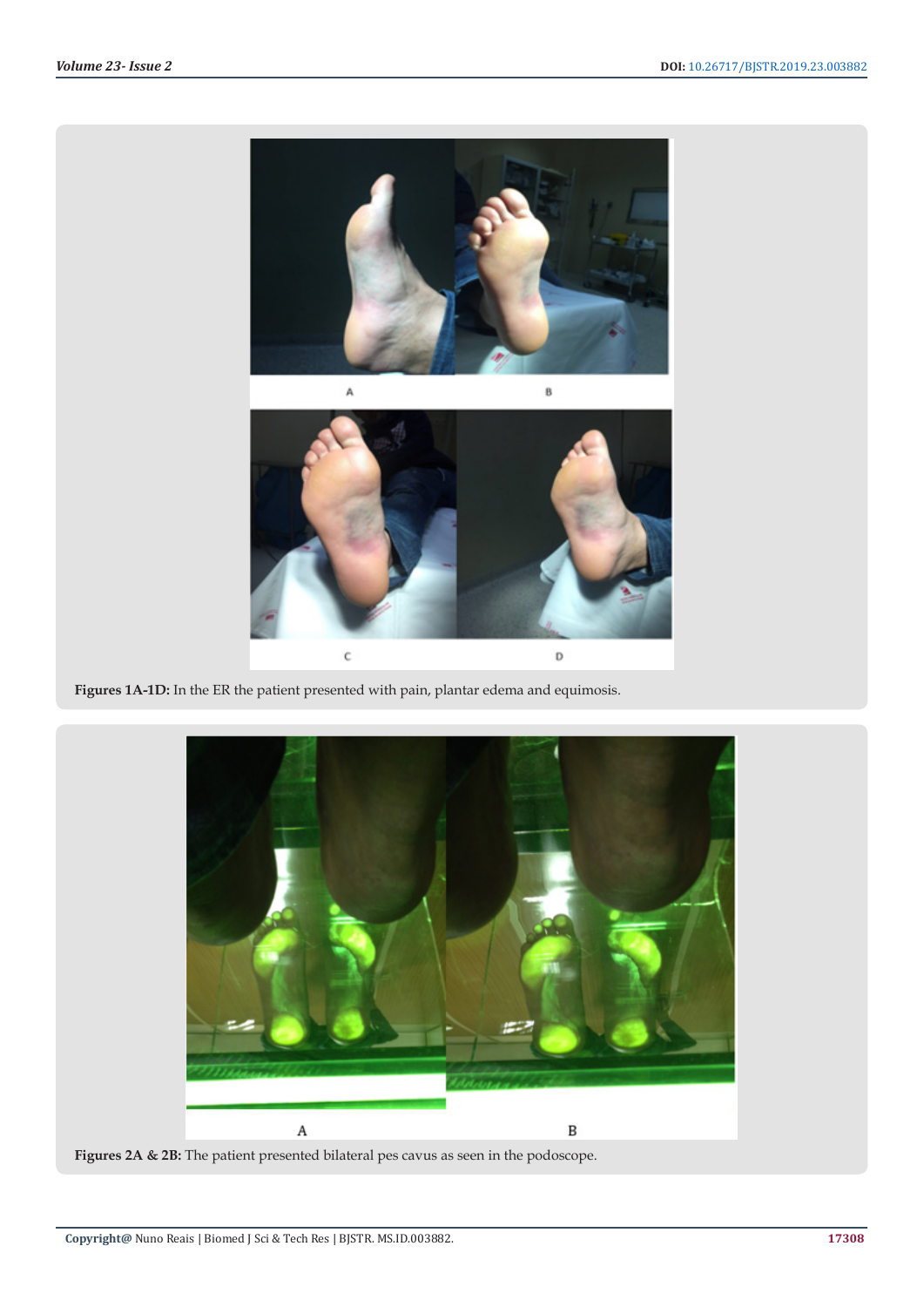

**Figures 3A & 3B:** Sagital MRI of the patient showing the plantar fascia rupture and edema of the surrounding tissue.

Protected weightbearing was then initiated with a Walker Boot, as tolerated by the patient. Physical therapy was initiated 1 week after the injury with electrical stimulation, pulsed ultrasound, manual deep tissue massage, and gentle stretching. NSAID's and cryotherapy were started in the day of the injury and for a period of 2 weeks; after these two weeks, only if the patient had pain. After 6 weeks the patient was able to walk with full weightbear and no limitation of the gait and had no need of using the Walker Boot. After 2 months the patient could return to physical activity and presented no limitations. The patient was recommended to use semiflexible polypropylene orthoses tailormade according to its neutral subtalar position.

### **Discussion**

There are a few factors described as known to predispose to plantar fascia rupture: Plantar fasciitis is one of the most common diseases in the athletes. The mechanism of acute injury to the plantar fascia may be due to an excessive overload on the weakened structure. Rupture could represent an acute-on-chronic injury as well, particularly in runners [1,5,6]. The presented patient had history of plantar fasciitis; however, it was only of the contralateral foot. He had never had previous pain symptoms of the right. Corticosteroid injection is frequently used in the treatment of plantar fasciitis. It is believed that it can accelerate the weakening of the tissues of the already diseased plantar fascia; In previous reports, an association has been shown between plantar fascia rupture and corticosteroid injection [3,4]. Despite having contralateral plantar fasciitis, this patient had never done any corticosteroid injection to treat it. The treatment of plantar fasciitis had only consisted of rest, ice and physiotherapy. He also claims that he had never done oral corticotherapy for any other reason. Pes planus/Pes cavus- Previous studies have reported altered biomechanics in high-arched and low-arched feet. High-arched feet do not have the necessary mobility to absorb ground reaction forces. Because of being unable to dissipate forces from heel strike to midstance, the load applied to the plantar fascia is highly increased. The opposite mechanism occurs with pes planus. Whether due to the consequent excessive or too little motion of the foot (pes planus and pes cavus respectively), that these conditions cause, they are both risk factors to the development of plantar fasciitis and, consequently, plantar fascia rupture [6]. The presented patient had pes cavus which may explain a certain degree of predisposition to this lesion. The diagnosis is mainly clinical. The patient presented a typical history of sudden "pop" of the heel and acute onset of pain after an abrupt effort. The authors highlight the importance of clinical history and physical examination. A high index of clinical suspicion is required for the diagnosis of this lesion. Ultrasound and MRI may help confirming the diagnosis. In this context MRI constitutes the Gold Standard for diagnosis of this lesion [7]. The mainstay of treatment is conservative treatment with a positive clinical outcome for most cases. Our patient was able to resume its regular physical activity after 2 months of conservative treatment. Only in the rare cases that don't improve after conservative treatment, should the surgical treatment be considered [1].

# **Conclusion**

Acute plantar fascia rupture is a rare entity whose diagnosis is based primarily on clinical parameters (clinical history and physical examination) and may be complemented by complementary imaging techniques (of which the MRI is the Gold-Standard). In most cases recovery is complete after conservative treatment, being the surgical treatment considered only in refractory cases.